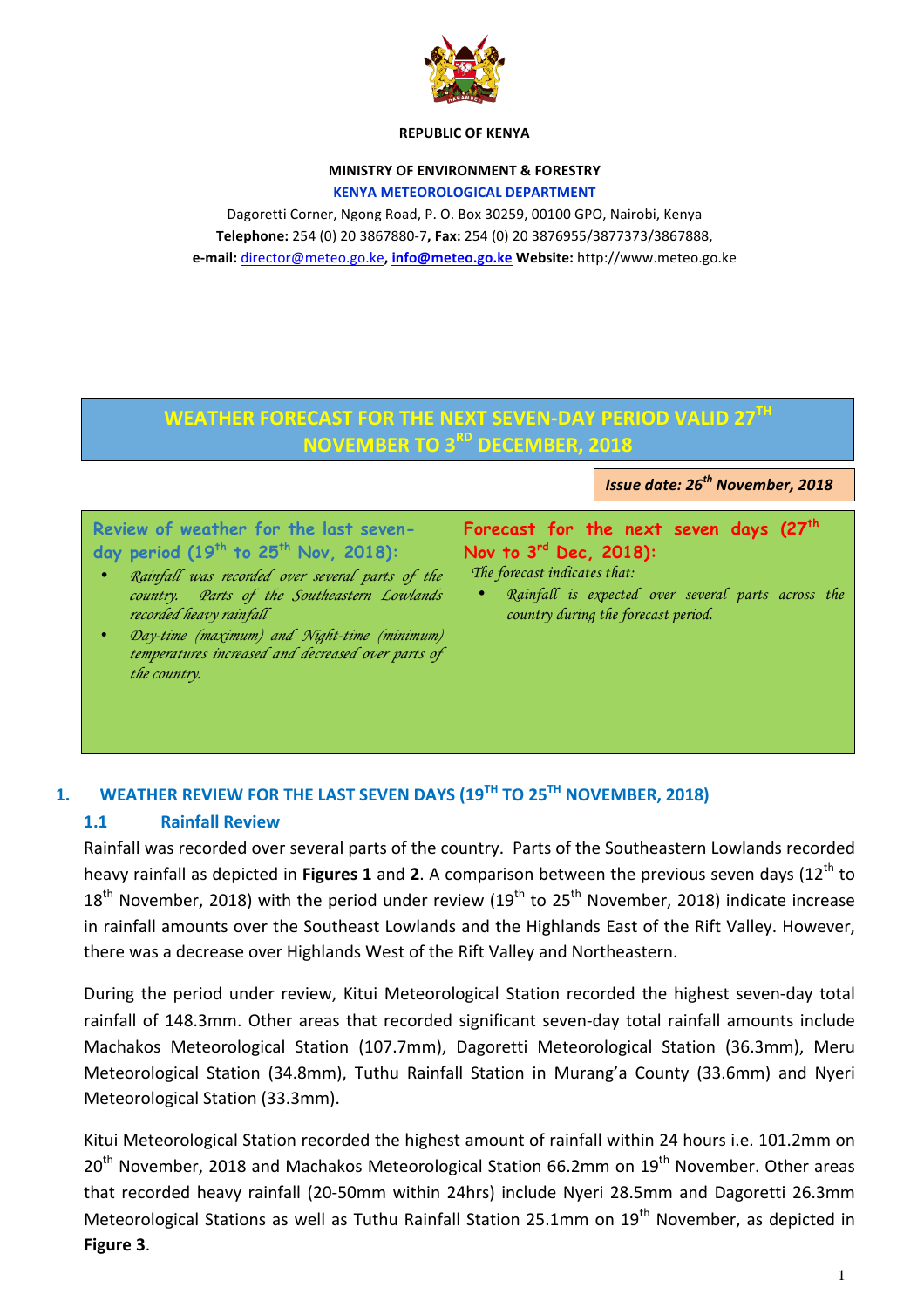

FIG 2: RAINFALL TOTALS FOR 19TH TO 25TH NOVEMBER, 2018 |FIG 3: AREAS THAT RECORDED HEAVY TO VERY HEAVY RAINFALL



**1.2 Temperature Review**

Comparing the previous seven days  $(12^{th}$  to  $18^{th}$  November, 2018) to the period under review  $(19^{th}$  to  $25<sup>th</sup>$  November, 2018) it is noted that day-time (maximum) temperatures increased in some stations like Marsabit, Kitale, Kangema and Meru and decreased in others like Dagoretti, Machakos, Nyahururu and Kitui. Night-time (minimum) temperatures increased in most stations like Nyahururu, Voi, Nakuru and Wilson Airport and decreased in others like Lodwar, Eldoret and Meru.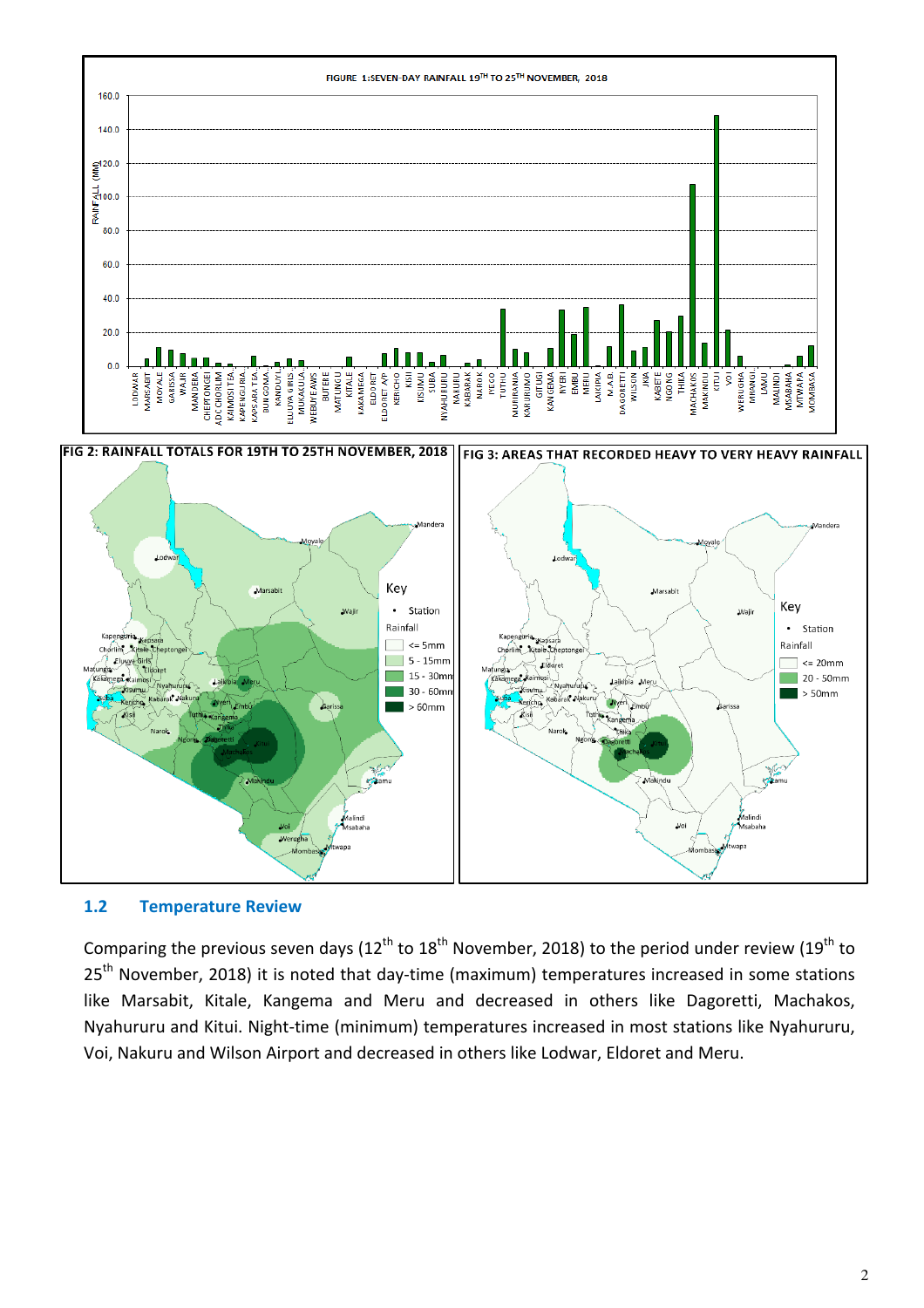Lodwar Meteorological Station recorded the highest daily maximum temperature of 37.9°C on 24<sup>th</sup> November, 2018 while Nyahururu Meteorological Station recorded the lowest daily minimum



temperature of 6.8<sup>o</sup>C on 19<sup>th</sup> November, 2018. The same stations recorded the highest seven-day average maximum temperature of 37.1 $^{\circ}$ C and the lowest seven-day average minimum temperature of 8.6°C respectively (see **Figure 4** below*).*

## **2. FORECAST FOR THE NEXT SEVEN DAYS FROM 27TH NOVEMBER TO 3RD DECEMBER, 2018.**

The forecast for the next seven-day period indicates that:

• Rainfall is expected over several parts across the country during the forecast period;

## **DETAILED REGIONAL FORECAST FOR THE NEXT SEVEN DAYS 27TH NOVEMBER TO 3<sup>RD</sup> DECEMBER. 2018.**

The Lake Victoria Basin, Highlands West of the Rift Valley, Central and South Rift Valley (Counties of Siaya, Kisumu, Homabay, Migori, Kisii, Nyamira, Trans Nzoia, Baringo, Uasin Gishu, Elgeyo-Marakwet, **Nandi, Laikipia, Nakuru, Kericho, Bomet, Kakamega, Vihiga, Bungoma and Busia)** are likely to experience mainly sunny intervals in the mornings throughout the forecast period. Afternoon/night showers and thunderstorms are expected over few throughout the forecast period.

**Northwestern (Counties of Turkana, West Pokot and Samburu)** is likely to experience mainly sunny intervals during the day and partly cloudy conditions at night. However morning rains and afternoon/evening showers expected over few places on Thursday, Sunday and Monday.

**Central Highlands (including Nairobi area) (Counties of Nairobi, Nyandarua, Nyeri, Kirinyaga, Murang'a, Kiambu, Meru, Embu, and Tharaka)** are likely to experience early morning cloudiness with light rains over few places that will give way to sunny intervals. Afternoon/night showers expected over several places tomorrow and few places throughout the remainder of the forecast period.

**Northeastern (Counties of Marsabit, Mandera, Wajir, Garissa and Isiolo)** is likely to experience morning rains over several places on Thursday, Saturday and Sunday and the reminder of the forecast period. Afternoon/evening showers expected over few places throughout the forecast period.